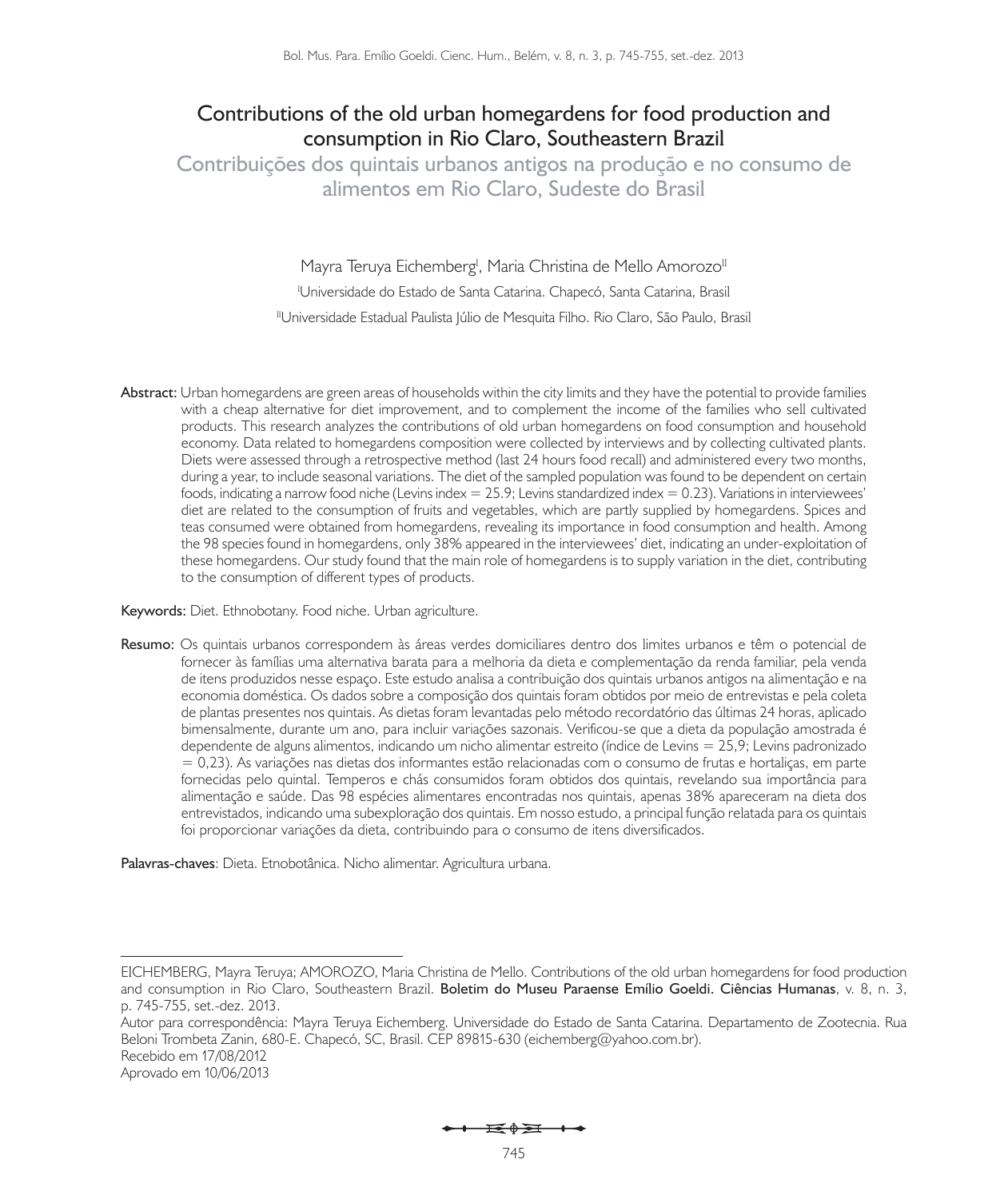### **Introduction**

Homegardens can be defined as areas associated to households where small-scale mixed production helps residents meet food, aesthetic, medical and leisure needs (Zaldivar *et al.*, 2002; Wezel and Bender, 2003; Kumar and Nair, 2004; Amaral and Guarim Neto, 2008). Their richness and diversity is strongly related to their age – old gardens are richer and more diverse, as new species are added along the time (Coomes and Ban, 2004; Pinho *et al*., 2011). Homegardens also represent a transition between rural and urban areas and between traditional and modern lifestyles that associates agrobiodiversity with the experience and knowledge transmitted by local traditions (Winklerprins, 2002; Semedo and Barbosa, 2007). This *continuum* between rural and urban areas is revealed by the fact that homegardens are a site of food production and conservation of the agrobiodiversity (Florentino *et al*., 2007; Kabir and Webb, 2008; Huai and Hamilton, 2009); a social network of the donation, exchange and sale of products, and a heritage endowed with aesthetic and social value (Winklerprins, 2002).

Urban homegardens are a type of urban agriculture (UA) where growing "crops and raising small livestock or milk cows for self-consumption or sale in neighborhood markets" (FAO, n.d.) take place within small areas in the city and offer availability of fresh, perishable food and non-market access to food for poor consumers. In fact, the production in these places can guarantee food to about millions of poor people, contributing for food security (FAO, n.d.).

Studies on urban homegardens have primarily emphasized their potential for food security. Because homegardens represent a source of nutrition, particularly from fruits and vegetables, and generate income through the sale of surplus products, they contribute to improving food security and household economy by reducing expenses and increasing income (Niñez, 1984; Rico-Gray *et al.*, 1990; Padoch and De Jong, 1991; Caballero, 1992; Brito and Coelho, 2000; Kumar and Nair, 2004).

Other studies have focused on the importance of growing condiments and medicinal plants (Amorozo, 1981; Da Silva and Silva, 1995; Murrieta, 2001).

In urban areas, homegardens can promote the spread of plant germplasm and play an important role in the *in situ* conservation of native and exotic plants from diverse vegetation communities (Amaral and Guarim Neto, 2008; Albuquerque *et al*., 2005; Eichemberg *et al.*, 2009), particularly those rarely found in markets and stores, which provide different food sources of vitamins and nutrients as well as alternative medicinal resources (Amorozo, 1981; Madaleno, 2000; Semedo and Barbosa, 2007).

Based on these general considerations, this study assesses how these old urban homegardens in Rio Claro, Brazil, complement diets and generate additional income. It thus characterizes how the sampled homegardens contribute for food production and household economy.

#### **Materials and methods**

### **Study area**

Rio Claro is located in the center of the state of São Paulo (22º 24' S; 47º 31' W), Southeastern Brazil, 180 km from the state capital, São Paulo. The climate is subtropical, with two well-defined seasons (winter is the dry season); temperatures in the coldest months vary from 3 °C to 18 ºC and presents the warmest month average temperature over 22 ºC. In this municipality, large scale industrialized agriculture (sugarcane and orange) is an important economic activity. Smaller crops include corn and rice. Cotton is also cultivated. The population of Rio Claro was 168,087 in 2002 of which 96% live in urban areas (Brasil em números, 2002).

#### **Methods**

Based on a map of the history of the urban space in Rio Claro (Troppmair, 1992), seven neighborhoods formed around 1945 were selected, making up 380 squares or city blocks, under the assumption that older homes with

 $\mathbf{E} \oplus \mathbf{H}$   $\rightarrow$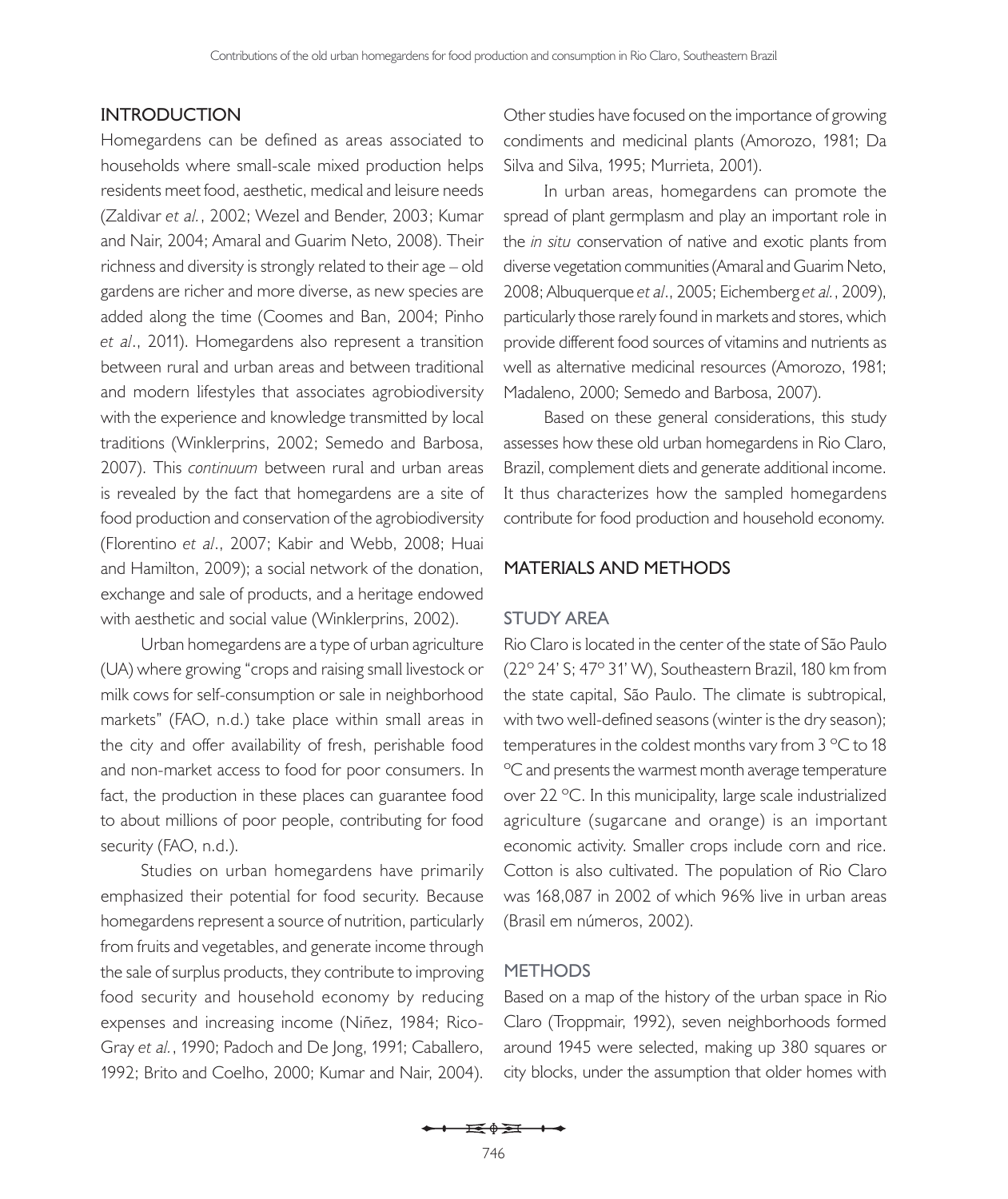preserved gardens would be found in these neighborhoods. Sixty city blocks were randomly selected using a standard table of random numbers. Field observations revealed which dwellings had old homegardens. Only 22 buildings satisfied the criteria for the study: the presence of tree and shrub species that had been maintained for 25 years or more and had inhabitants over 50 years old. During the first two months of field work, five of the households covered their homegardens with cement or cut all the trees. This decision was made mainly because of the difficulty of keeping up the gardens by owners of advanced age, a lack of time to devote to activities in the backyard and a lack of interest among the younger generations. Thus, the final sample was reduced to 17 households.

Vouchers of collected specimens were deposited in the Herbarium of the Department of Botany (HRCB), Instituto de Biociências, Universidade Estadual Paulista Júlio de Mesquita Filho (UNESP), Rio Claro. Species identification was made in herbaria by experts, whose names are listed in the end of the article.

#### **Food survey**

All informants agreed to participate in this study, and the consent was oral. The names were absent as a manner of privacy protection. Diets were assessed using the retrospective method, which consists of administering a food survey in which informants reveal what they have eaten in the last 24 hours. This method allows for the characterization of a group's diet and the monitoring of the consumption and origin of their food intake (Dwyer, 1994). The food items surveyed by the retrospective method were classified into six different food groups, following the food pyramid adapted from Welsh *et al.* (1992) and Shuette *et al.* (1996). They are: group 1 - cereals, starches and pastas (breads, rice, pastas, flours, cakes, snacks, cereals, and tubercles); group 2 - fruits (all fruits); group 3 vegetables (all vegetables, except those already mentioned in the first group); group 4 - dairy products (milk, cheeses, and yoghurts); group 5 - meats and sausages (bovine, pork,

chicken, fish, egg, and sausages); group 6 - fats, sugars and alcohol (oil, margarine, butter, sugars, candies, and honey).

The information obtained helped measure the food niche of the studied group, providing data on the variation in the diet and on the contribution of food items from the homegarden. These data were analyzed using the Levins index and the Levins standardized index (Krebs, 1989; as discussed by Nascimento *et al.*, 2010). Levins proposed that a means of measuring the amplitude of the niche is in the following numerical relationship (Krebs, 1989):

$$
B = 1[\Sigma p_j^2]^{-1}
$$

 $B =$  Levins index for the niche amplitude;

p*j* = proportion of individuals who use the resource *j*.

In this study,  $p_j$  is the proportion which a given item presents in the diet.

The Levins index value can range from 1 to *n*, where *n* corresponds to total number of consumed items. The closer to 1, the more specialist is the group studied, and, if the index gain maximum values, more evenly the population uses resources, i.e., more generalist it is.

In order to facilitate the process of direct comparison of the use of resources, it is common to standardize the values of niche amplitude, expressing them on a scale from 0 to 1 using the Hurlbert formula (Krebs, 1989):

$$
BA = (B - 1) (n - 1) - 1
$$

 $BA =$  Levins index standardized for the food niche amplitude;

 $B =$  Levins index for food niche amplitude;

 $n =$  number of consumed items.

The niche parameter assessed was the frequency of food items present in the diet (Krebs, 1989). In order to assess the importance of homegardens to the owners' budgets information on the frequency of sale of food or other products from the backyards was gathered along with the food surveys.

The food survey was administered during one week every two months from January to November 2002, totaling 42 feeding days and 714 food recall interviews. Our sample included five men and twelve women who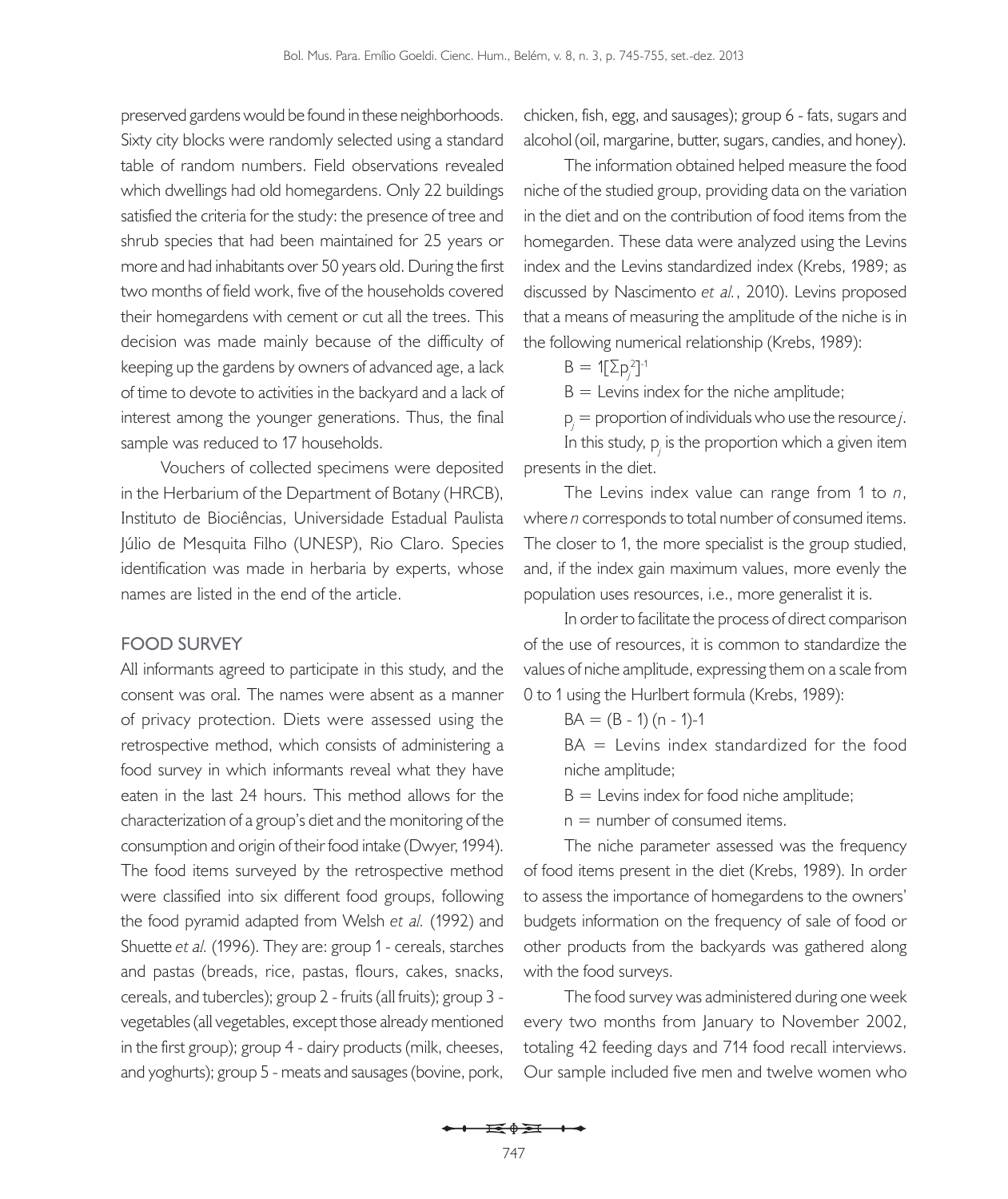were interviewed. All of these participants descended from Western European immigrants who came to Brazil to work on coffee plantations around 1840 and were born in the state of São Paulo. Most of the participants (77.3%) came from Rio Claro region or neighboring areas. The interviewees were either of rural origins or were born in urban areas but also had a rural heritage from their parents and grandparents.

Most interviewees (59%) were retired from the service and trade sectors, and the others were housewives (41%). The monthly family incomes of 29% of the interviewees were in class E (Brasil em números, 2002), and the incomes of 52% of the interviewees were in class D. Only 18% of the interviewees were in class C, the medium-to-low economic class. These data are in line with those found for the southeastern region of Brazil, where about 60% of the families are in class D (Brasil em números, 2002). Among the interviewees, education was low: 9% were illiterate, and 64% had not completed their basic education (one to eight years of schooling).

#### **Results**

The homegardens studied varied from 428 m<sup>2</sup> to 2,000 m<sup>2</sup> and sheltered various plants, both native and exotic. The main uses of the plants were ornamental, as food or as medicine. In the food category, we found 98 species grown in homegardens, mainly fruits and, to a lesser degree, vegetables, for an average of 21 species per homegarden (Eichemberg *et al.*, 2009).

Although the number of food species grown is high, only 28 of these appeared in the diet of the interviewees. Among different items consumed within the 24 hours

before interviews, 106 were foods, and 30 were tea, coffee and condiments (136 items in total). This very high number indicates that a wide variety of foods are part of the interviewees' diet. However, if we take into account the frequency with which each of these items was cited, only 10% of the total items were consumed in 25% or more of the food recall interviews (Table 1).

The basic composition of the diet can be summarized into the following foods and frequencies: bread (80.3%), milk (79.4%), rice (73.8%), beans (60.7%) and beef (50.4%), all of which are acquired in stores and markets. The variations found in the interviewees' diet concern the consumption of fruits and vegetables, part of which are produced in homegardens.

The foods mentioned in our surveys were classified into six different food groups, following the food pyramid. The Levins index value for the total breadth of the food niche (Table 2) was 25.9, only 23% of the maximum breadth attainable for 106 food items. Of the 106 food items consumed, 28 (26.4%) were produced in homegardens. The most frequently homegrown food group was fruits. Among the 26 types of fruit consumed, 15 were grown in homegardens, accounting for 34% of the total frequency of consumption in that group. Approximately 41% of the times these 15 items were consumed, they came from homegardens (Table 3).

The consumption of homegarden fruit occurs as occasional snacks, either through the direct ingestion of fruit or in the form of smoothies or juice. Lemons, 'acerolas' (*Malpighia emarginata*) and oranges were among the favorites. 'Acerolas' were exclusively obtained from homegardens, and lemons were purchased only two

Table 1. The primary food items consumed by the studied population in decreasing order of intake.

| Frequency of intake (%) | Food items                                                                                                             |  |  |  |
|-------------------------|------------------------------------------------------------------------------------------------------------------------|--|--|--|
| $\geq 50$               | Coffee, bread, milk, rice, beans, meat                                                                                 |  |  |  |
| $25 - 50$               | Butter, oranges, lettuce, bananas, cheese, parsley, chives, pasta                                                      |  |  |  |
| $10 - 25$               | Potatoes, cabbage, chicken, tomatoes, soda, lemons, lemon grass,<br>papayas, carrots, mint, salt crackers, cakes, eggs |  |  |  |

 $\frac{1}{2}$   $\frac{1}{2}$   $\frac{1}{2}$   $\frac{1}{2}$   $\frac{1}{2}$   $\frac{1}{2}$   $\frac{1}{2}$   $\frac{1}{2}$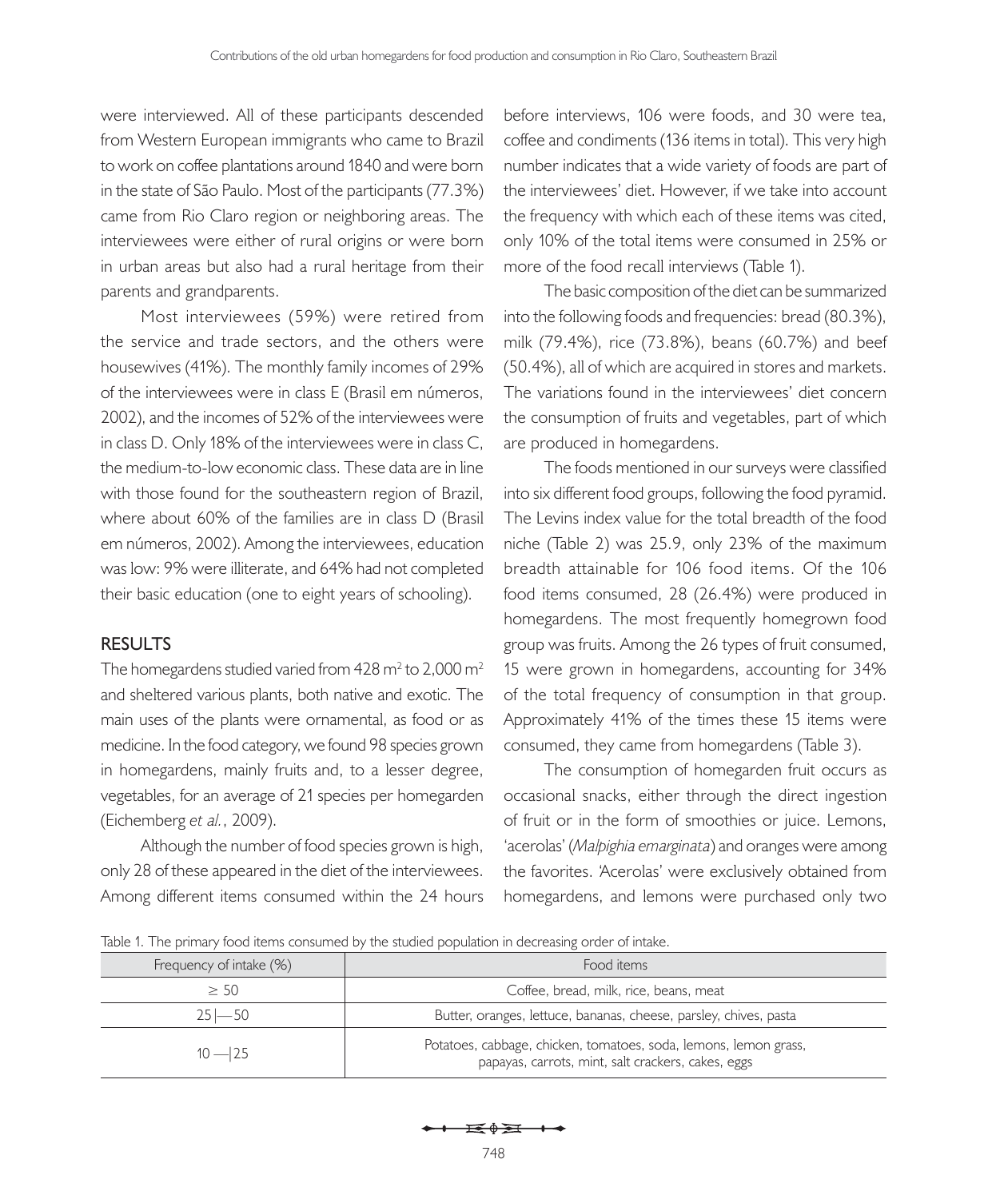| Food group                   | <b>Richness</b><br>(number of itens) | Total frequency of<br>food items in diet | Richness of the<br>homegardens | Levins'<br>index | Levins'<br>standardized<br>index |
|------------------------------|--------------------------------------|------------------------------------------|--------------------------------|------------------|----------------------------------|
| Cereals, starches and pastas | 19                                   | 275                                      |                                | 4.8              | 0.21                             |
| Fruits                       | 26                                   | 165                                      | 15                             | 6.6              | 0.22                             |
| Vegetables                   | 25                                   | 171                                      | 11                             | 9.0              | 0.33                             |
| Dairy products               | 4                                    | 129                                      |                                | 1.9              | 0.29                             |
| Meats and sausages           | 11                                   | 183                                      |                                | 4.2              | 0.32                             |
| Fats, sugars and alcohol     | 21                                   | 136                                      |                                | 5.2              | 0.21                             |
| Total                        | 106                                  | 1.059                                    | 28                             | 25.9             | 0.23                             |

Table 2. Richness, frequency of food items in diet and niche breadth by food groups and total.

of the 17 times they were consumed. 'Mamões' (*Carica papaya*), despite their low frequency of consumption, came from homegardens and were consumed whenever in season. They were common items in homegardens perhaps because they do not require special care; 'mamão' trees grow quickly and are easy to plant. 'Laranja' (*Citrus sinensis*) and 'banana' (*Musa* sp.) were the most consumed foods in this group, but they came from homegardens: 20% and 14% of the time, respectively. In addition to the fruits already mentioned, others were consumed in smaller proportions, among which 'jaboticaba' (*Myrciaria cauliflora*), 'ameixa japonesa' (*Eriobotrya japonica*), 'amora' (*Morus nigra*), 'goiaba' (*Psidium guajava*), and 'pinha' (*Annona squamosa*) came solely from homegardens. Several species of fruits grown in homegardens, such as 'goiabas', 'bananas', 'figos' (*Ficus carica*), 'peras' (*Pyrus comunis*), and 'mamões' are also made into jam. Others are widely used as ingredients to produce liqueurs, including 'jaboticaba' and 'acerola'.

Plant resources also appear to play an important role in the nutritional quality of the interviewees' diets. Vegetables are important elements in salads and to compose side dishes. In this group, among the 25 food items consumed, 11 came from homegardens, accounting for 23% of the total frequency of vegetable consumption. Vegetables came from homegardens approximately 51% of the times they were consumed (Table 3). All of the 'couve' (*Brassica oleracea* var. *acephala*) consumed, more than 60% of the 'abóbora' (*Cucurbita moschata*) and 'almeirão' (*Cichorium intybus*), 33% of the 'rúcula' (*Eruca sativa*), and 22% of 'abobrinha' (*Cucurbita pepo*) came from homegardens. Although often consumed, lettuce was bought in stores, despite the interest some interviewees showed in cultivating it.

The most consumed condiments from the old urban homegardens of Rio Claro were 'salsinha' (*Petroselinum sativum*), 'cebolinha' (*Allium fistulosum*), 'manjericão' (*Ocimum basilicum*), 'manjerona' (*Origanum majorana*), and 'alfavaca' (*Ocimum* sp.) (Table 4). Other items, such as 'louro' (*Laurus nobilis*) and 'pimenta' (*Capsicum baccatum*), were consumed less often.

Plants primarily used in herbal teas had a special place in homegardens and in the diets of the interviewees (Table 4). Teas can be prepared with one or more plants. This study shows that 'soothing teas' can be made with 'poejo' (*Mentha pulegium*), 'erva cidreira' (*Cymbopogon citratus*), 'solevante' (*Mentha citrata*), 'melissa' (*Lippia alba*), and 'hortelã' (*Mentha* sp.), together or individually, through infusion. Similarly, the "teas good for kidneys" used leaves of 'palitária' (*Parietaria officinalis*) along with 'salsinha' roots and 'quebra-pedra' (*Phyllanthus tenellus*), or only with leaves of 'cana-do-brejo' (*Costus spiralis*).

The sampled population presented seasonal variations in their consumption of foods obtained from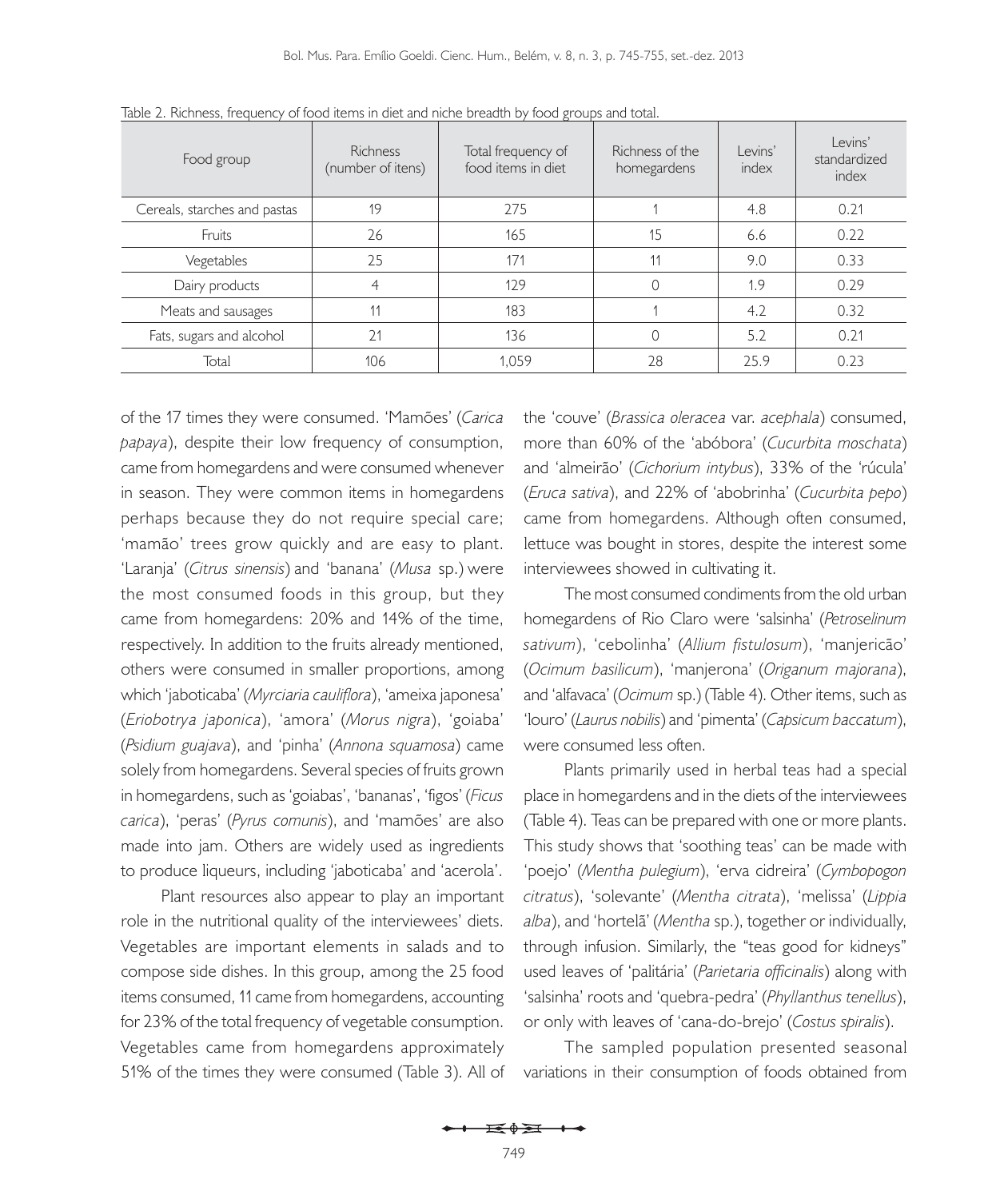| Food groups                     | Items<br>(records number)                                                                                     | Total frequency<br>of food item in diet | Frequency of<br>homegardens food<br>items in diet |
|---------------------------------|---------------------------------------------------------------------------------------------------------------|-----------------------------------------|---------------------------------------------------|
| Cereals, starches<br>and pastas | Mandioca/Manihot (Manihot esculenta Crantz)                                                                   | 7                                       | 3                                                 |
|                                 | Laranja/Orange (Citrus sinensis (L.) Osbeck);<br>Eichemberg 115, 542                                          | 45                                      | 9                                                 |
|                                 | Banana/Banana (Musa sp.)                                                                                      | 42                                      | 6                                                 |
|                                 | Limão/Lemon (Citrus limonia (L.) Osbeck); Eichemberg 63, 96<br>(Citrus latifolia Tan.); Eichemberg, MT 64, 94 | 17                                      | 15                                                |
|                                 | Mamão/Papaya (Carica papaya L.)                                                                               | 16                                      | 6                                                 |
|                                 | Acerola (Malpighia emarginata DC.); Eichemberg 5                                                              | 8                                       | 8                                                 |
|                                 | Goiaba/Guavas (Psidium guajava L.); Eichemberg 51                                                             | $\overline{4}$                          | $\overline{4}$                                    |
|                                 | Lima (Citrus aurantifolia (Christm.) Swingle); Eichemberg 80                                                  | 3                                       | $\overline{2}$                                    |
| Fruits                          | Jaboticaba (Myrciaria cauliflora (Mart.) O. Berg);<br>Eichemberg 13                                           | 2                                       | $\overline{2}$                                    |
|                                 | Fruta-do-conde (Annona reticulata L.); Eichemberg 1, 65                                                       | $\overline{2}$                          | 1                                                 |
|                                 | Pera/Pear (Pyrus comunis L.); Eichemberg 14, 57, 76                                                           | 3                                       | $\overline{2}$                                    |
|                                 | Abacaxi/Pineapple (Ananas comosus (L.) Merr.)                                                                 | $\mathbf{1}$                            | 1                                                 |
|                                 | Ameixa japonesa/Japanese medlar (Eriobotrya japonica (Thunb.)<br>Lindl.); Eichemberg 136                      | $\mathbf 1$                             | 1                                                 |
|                                 | Amora/Blackberry (Morus nigra L.); Eichemberg 50, 116                                                         | $\mathbf{1}$                            | 1                                                 |
|                                 | Figo/Figs (Ficus carica L.); Eichemberg 43                                                                    | $\mathbf{1}$                            | 1                                                 |
|                                 | Pinha (Annona squamosa L.); Eichemberg 105                                                                    | 1                                       | 1                                                 |
| Vegetables                      | Couve (Brassica oleracea L. var. acephala); Eichemberg 594                                                    | 22                                      | 22                                                |
|                                 | Tomate/Tomato (Lycopersicon esculentum Mill.); Eichemberg 186                                                 | 20                                      | 1                                                 |
|                                 | Abobrinha/Zucchini (Cucurbita pepo L.)                                                                        | 9                                       | $\overline{2}$                                    |
|                                 | Almeirão/Chicory (Cichorium intybus L.); Eichemberg 586                                                       | 8                                       | 5                                                 |
|                                 | Rúcula/Arugula (Eruca sativa Mill.); Eichemberg 689                                                           | 6                                       | 2                                                 |
|                                 | Feijão/String bean (Phaseolus vulgaris L.)                                                                    | $\overline{4}$                          | 1                                                 |
|                                 | Abóbora/Pumpkin (Cucurbita moschata Duch); Eichemberg 61                                                      | 3                                       | 2                                                 |
|                                 | Quiabo/Okra (Hibiscus esculentus L.); Eichemberg 311                                                          | $\overline{2}$                          | 1                                                 |
|                                 | Brócolis/Broccoli (Brassica oleracea Linn var. italica);<br>Eichemberg 620                                    | $\mathbf 1$                             | 1                                                 |
|                                 | Espinafre/Spinach (Spinacia oleracea L.); Eichemberg 589                                                      | 1                                       | 1                                                 |
|                                 | Mostarda (Sinapis arvensis L.); Eichemberg 231, 687                                                           | $\mathbf{1}$                            | 1                                                 |
| Meats, sausage                  | Ovo/Egg*                                                                                                      | 1                                       | 1                                                 |

| Table 3. Total frequency of food item in diet and their frequency of obtainment from homegardens. |
|---------------------------------------------------------------------------------------------------|
|---------------------------------------------------------------------------------------------------|

\*Only one interviewed raised chickens in his homegarden.

$$
\leftarrow \leftarrow \rightarrow \rightarrow
$$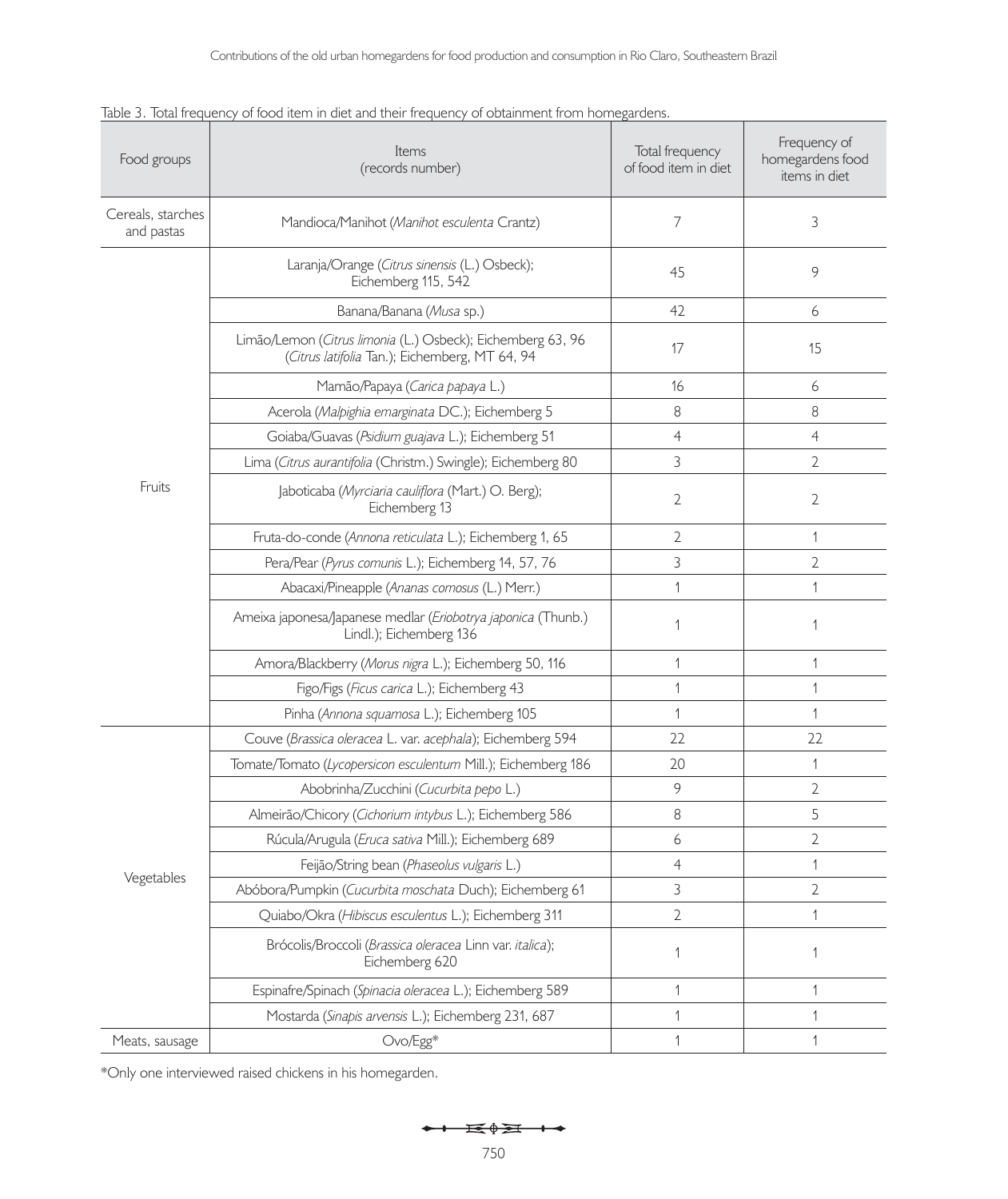Table 4. Frequency of spice and tea intake obtained from urban homegardens of Rio Claro with regard to the total frequency of food items in diet during the studied period.

|             | Items<br>(records number)                                                                                   | Frequency<br>of diet intake | Frequency of<br>homegarden intake |
|-------------|-------------------------------------------------------------------------------------------------------------|-----------------------------|-----------------------------------|
|             | Salsinha/Parsley (Petroselinum sativum Hoffm.); Eichemberg 124                                              | 40                          | 40                                |
|             | Cebolinha/Chives (Allium fistulosum L.); Eichemberg 583, 611                                                | 37                          | 37                                |
|             | Manjericão/Basil (Ocimum basilicum L.); Eichemberg 48, 540                                                  | $\overline{\phantom{a}}$    | 7                                 |
|             | Manjerona/Marjoram (Origanum majorana L.); Eichemberg 74, 122, 355                                          | 6                           | 6                                 |
| Spice group | Alfavaca (Ocimum sp1); Eichemberg 41, 117                                                                   | $\overline{4}$              | $\overline{4}$                    |
|             | Alecrim/Rosemary (Rosmarinus officinalis L.); Eichemberg 28, 68                                             | 3                           | 3                                 |
|             | Orégano/Oregano (Origanum vulgare L.); Eichemberg 123                                                       | 3                           | 3                                 |
|             | Louro/Bay leaf (Laurus nobilis L.); Eichemberg 53, 607                                                      | 2                           | 2                                 |
|             | Pimenta/Pepper (Capsicum baccatum L.); Eichemberg 46                                                        | 2                           | $\overline{2}$                    |
|             | Capim cidreira/Lemon grass (Cymbopogon citratus (DC.) Stapf); Eichemberg 580                                | 16                          | 16                                |
|             | Hortelã/Mint (Mentha sp1); Eichemberg 31, 69, 75                                                            | 14                          | 14                                |
|             | Guaco (Mikania glomerata Spreng.); Eichemberg 621<br>Guaco (M. cordifolia (L.f.) Willd); Eichemberg 36, 630 | 3                           | 3                                 |
|             | Melissa (Lippia alba (Mill.) N.E. Br. ex Britton & P. Wilson); Eichemberg 22                                | 3                           | 3                                 |
|             | Cana-do-brejo (Costus spiralis (Jacq.) Roscoe); Eichemberg 261                                              | $\overline{2}$              | $\overline{2}$                    |
| Tea group   | Palitária (Parietaria officinalis L.); Eichemberg 128, 585                                                  | $\overline{2}$              | 2                                 |
|             | Poejo/Pennyroyal (Mentha pulegium L.); Eichemberg 70, 121, 323                                              | $\overline{2}$              | $\overline{2}$                    |
|             | Boldo (Plectranthus barbatus Andrews); Eichemberg 6, 113                                                    | $\overline{2}$              | 1                                 |
|             | Alfavacão (Ocimum gratissimum L.); Eichemberg 29, 230                                                       | 1                           | 1                                 |
|             | Amora (folha)/Blackberry (leaf); (Morus nigra L.); Eichemberg 50, 116                                       | $\mathbf{1}$                | 1                                 |
|             | Carqueja/Gorse (Baccharis trimera (Less.) DC.); Eichemberg 34                                               | 1                           | 1                                 |
|             | Maçã/Apple (Malus domestica Borkh.); Eichemberg 118                                                         | 1                           | 1                                 |
|             | Cidreira-em-folha (Melissa officinalis L.); Eichemberg 321                                                  | 1                           | 1                                 |
|             | Gengibre/Ginger (Zingiber officinale Roscoe); Eichemberg 21                                                 | 1                           | 1                                 |
|             | Quebra-pedra (Phyllanthus tenellus Roxb.); Eichemberg 190                                                   | 1                           | 1                                 |
|             | Solevante (Mentha citrata Ehrh.); Eichemberg 654                                                            | 1                           | 1                                 |

homegardens during our survey (Figure 1). Although fruit consumption showed no seasonal variation, except for a small decrease in September, vegetable consumption was lower in May and July, which are typically dry months. Spice consumption also decreased in May and July, whereas the frequency of spice consumption increased in January.

This study found that ten food items produced in homegardens were sold. In 76% of these cases, they were vegetables or condiments: 'couve', 'cebolinha' and 'salsinha'. Among the fruit group only 'laranjas' and 'jaboticabas' were sold on three occasions. We observed that 52 items – 21 herbal teas and condiments, 19 fruits and 11 vegetables – produced in homegardens were donated to neighbors and/or relatives. On average, 19 items were donated every two months: eight condiments and teas, six fruits and three vegetables, particularly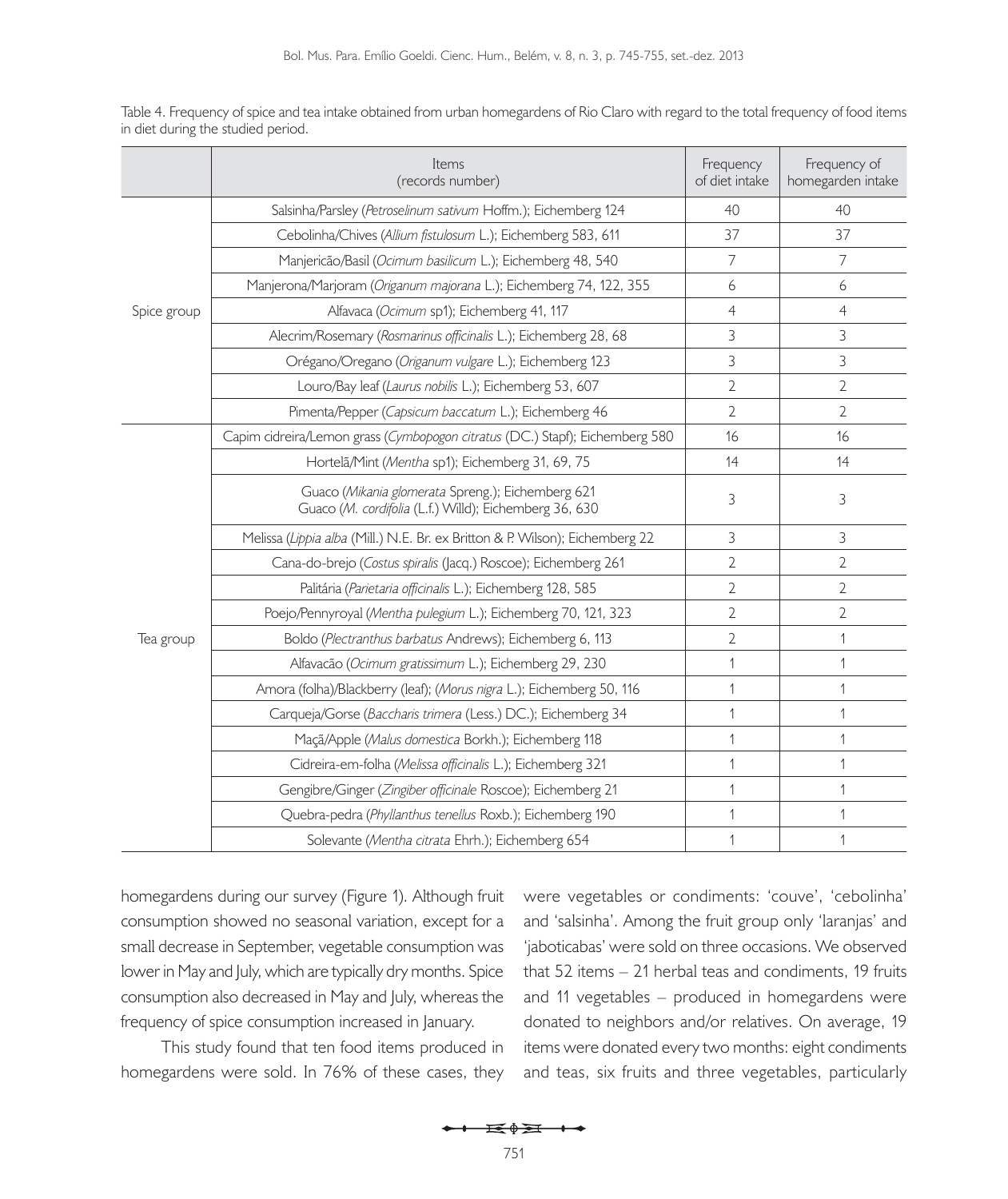

Figure 1. Frequency of food items obtained from homegardens, Rio Claro, Brazil, Jan.-Nov. 2002. The black bar indicates the period corresponding to the dry season.

'cheiro verde' ('cebolinha' and 'salsinha') and 'couve', which accounted for 28% of all the donated items. Fruits rich in vitamin C, such as 'limão' and 'acerola', were donated 17 and 11 times, respectively.

In the months we administered our surveys, 27 items were planted: 15 species of vegetables, seven fruits, four condiments and teas, and one flower species. The groups with the highest frequency of planted items were vegetables at 46% and condiments and teas at 21% of the total frequency. Only two fruit trees were cut because they were old and did not produce anymore, and one persimmon was replaced by another tree of the same species.

#### **Discussion**

The Levins index shows that although the food items registered were numerous, only a few foods made up the staple diet of our subjects. Among the food groups, a low value of the Levins index was also observed, indicating a narrow food niche dependent on certain items. The production of food items in homegardens, particularly fruits, contributes to the diversification and supplementation of the informants' diets although this could be potentialized. Other studies have found a similar trend of increased consumption of fruits and vegetables produced in urban (Amorozo, 1981; Semedo and Barbosa, 2007; Amaral and Guarim Neto, 2008) and rural homegardens in Brazil (Ambrósio *et al.*, 1996; Nascimento *et al.*, 2005; Valadão *et al.*, 2006).

Some food species are common to these studies, such as 'laranja', 'jaboticaba', 'goiaba' and 'limão'. The consumption of these and other fruits and vegetables provides important sources of vitamins and micronutrients (Amorozo, 1981; Filgueira, 1981). In some cases, for example, in the diet of the Vera Cruz population (Ambrósio *et al*., 1996), these food items constitute the only sources of retinol (vitamin A) and ascorbic acid (vitamin C). This is not the case in Rio Claro, where the population relies on other sources for these vitamins.

Among the cereals, starches and pastas group, the only item taken from homegardens was 'mandioca' (*Manihot esculenta*), which was consumed on only three occasions. Although seldom mentioned in the surveys, we observed that the presence of 'mandioca' in homegardens was quite significant. Other research conducted on the outskirts of some cities of the state of São Paulo also shows that the cultivation of 'mandioca' in urban homegardens is common and can be found in several varieties from all regions of Brazil (Valle, 2000).

A highlight of this study was the presence of medicinal plants coming from homegardens in the interviewees'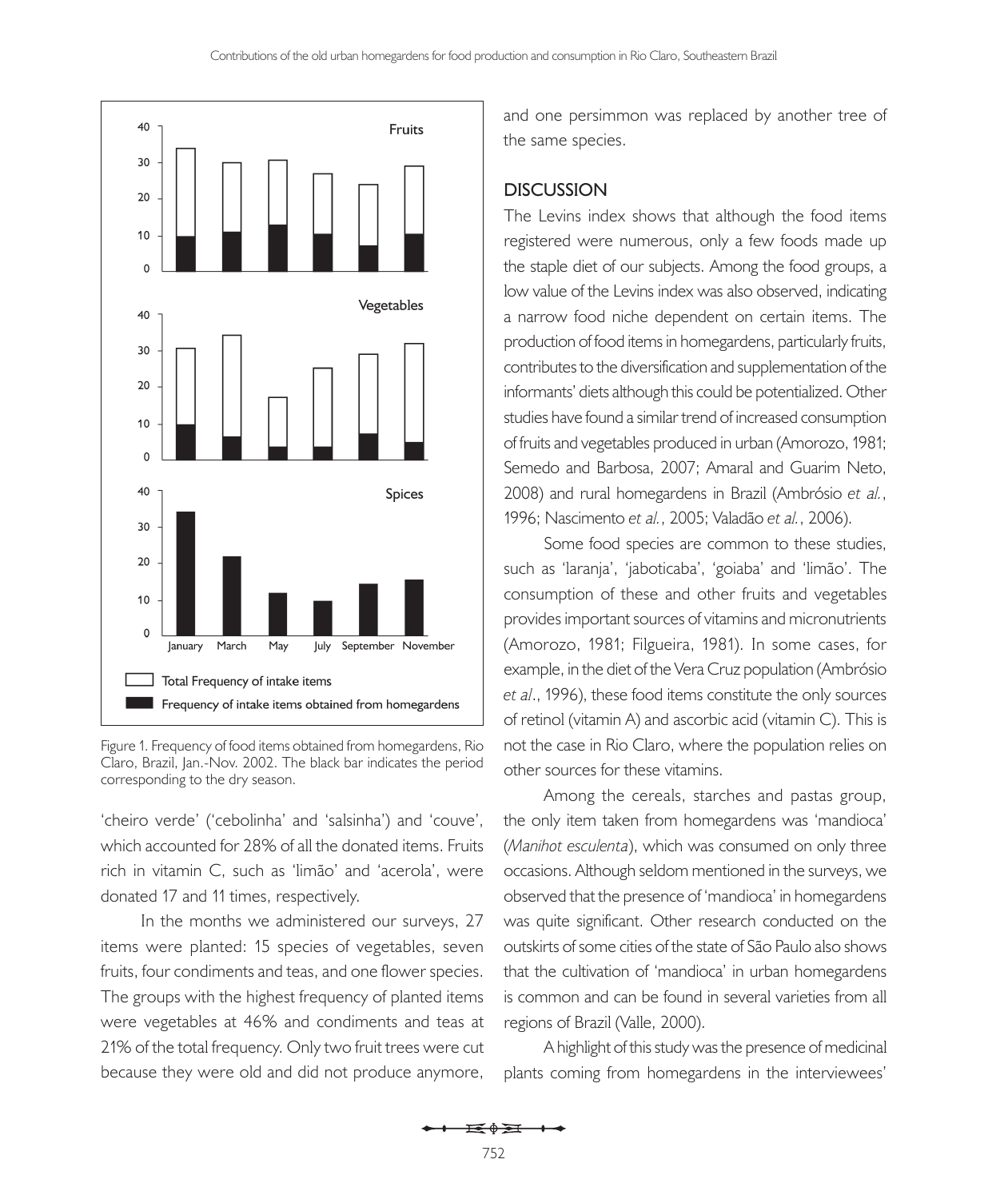diets. Among the 26 items included in the group of homegrown teas and condiments, 17 were mentioned in our food survey and were used as medicinal resources by the interviewees. 'Capim cidreira' and 'hortelã' were predominant, followed by 'guaco' (*Mikania glomerata*), 'melissa' (*Lippia alba*) and 'boldo' (*Plectranthus barbatus*). Plants such as 'capim cidreira' and 'hortelã' are known in various parts of the world and are consumed for relaxation (Cruz, 1985), this was also observed in this study. Moreover, at least three more species present in the interviewees' diet are endowed with scientifically proven pharmacological properties: 'capim cidreira' (Onawunmi *et al*., 1984; Blanco *et al*., 2009), 'guaco' (Moura *et al*., 2002) and 'boldo' (Schultz *et al*., 2007).

The cultivation of medicinal plants in homegardens has been addressed in several studies that highlight its importance as a strategic alternative for the control and cure of some diseases in different cultures (Hanazaki *et al.*, 1996; Silva-Almeida and Amorozo, 1998; Amorozo, 2002; Pilla *et al.*, 2006; Borges *et al*., 2008). The high cost of medicine and private health care are also factors that stimulate the production of plants with therapeutic properties in urban homegardens (Eichemberg *et al*., 2009).

Some plants grown for medicinal purposes, such as 'hortelã' and 'salsinha', are also used as condiments. The production of condiments in the homegardens of the sampled interviewees indicated an interest in providing flavor variations to their meals. The condiments cultivated near households ensure an increased diversification of flavors (Murrieta, 2001). These condiments improve the palatability of food and break the repetitiveness and monotony of diets, and their use can be associated with regional cultural factors (Amorozo, 1981; Da Silva and Silva, 1995). For example, 'coentro' (*Coriandrum sativum*) is a widely used spice in the preparation of fish dishes in central-western and northern Brazil, but its presence was not observed in any urban homegarden in Rio Claro. However, to prepare meat, a common meal among these interviewees who are descendants of European

immigrants, spices such as 'manjericão', 'manjerona' and 'salsinha', typical of Italian cuisine, are used (Messer, 1984).

Seasonality in the monthly availability of food obtained from homegardens have been observed in another study, with a critical period between September and February (Ambrósio *et al*., 1996). In Rio Claro, seasonality was greater during the dry and cold period (from May to July), especially for vegetables and spices.

The cultivation of food in urban homegardens provides a cheap option for food consumption and contributes the income of the families who sell such products (Niñez, 1984; Brito and Coelho, 2000; Kumar and Nair, 2004; Amaral and Guarim Neto, 2008). In Rio Claro, the production of fruits, vegetables and condiments in homegardens contributes to a small increase in monthly income. When they produce food items on their properties, informants reduce their expenses on these items. However, only the surplus of plants grown in these gardens is sold. This same situation was observed in the study of Amaral and Guarim Neto (2008), in which donation of food items was more significant than sales. According to Cavallini and Nordi (2005), donating of households products can strengthen ties and increase group cohesion in addition to being an important strategy for a more diverse diet.

To continue the tradition of homegardens mindsets should change, since five houses cemented their backyard during the first two months of field work. Young people, for instance, who usually show disinterest in homegardens, could be taught to recognize the potential benefits of homegardens and to work toward realizing those benefits. Another initiative could be institutional and governmental, with public policies committed to encouraging the production of food in urban homegardens. This stimulation activity would highlight the advantages of this production providing fiscal incentives such as tax reductions and access to credit programs and subsidies to help the population buy seeds and seedlings. Moreover, among other initiatives, it would provide information about the potential productivity and income, encouraging the sale of produce and exchange of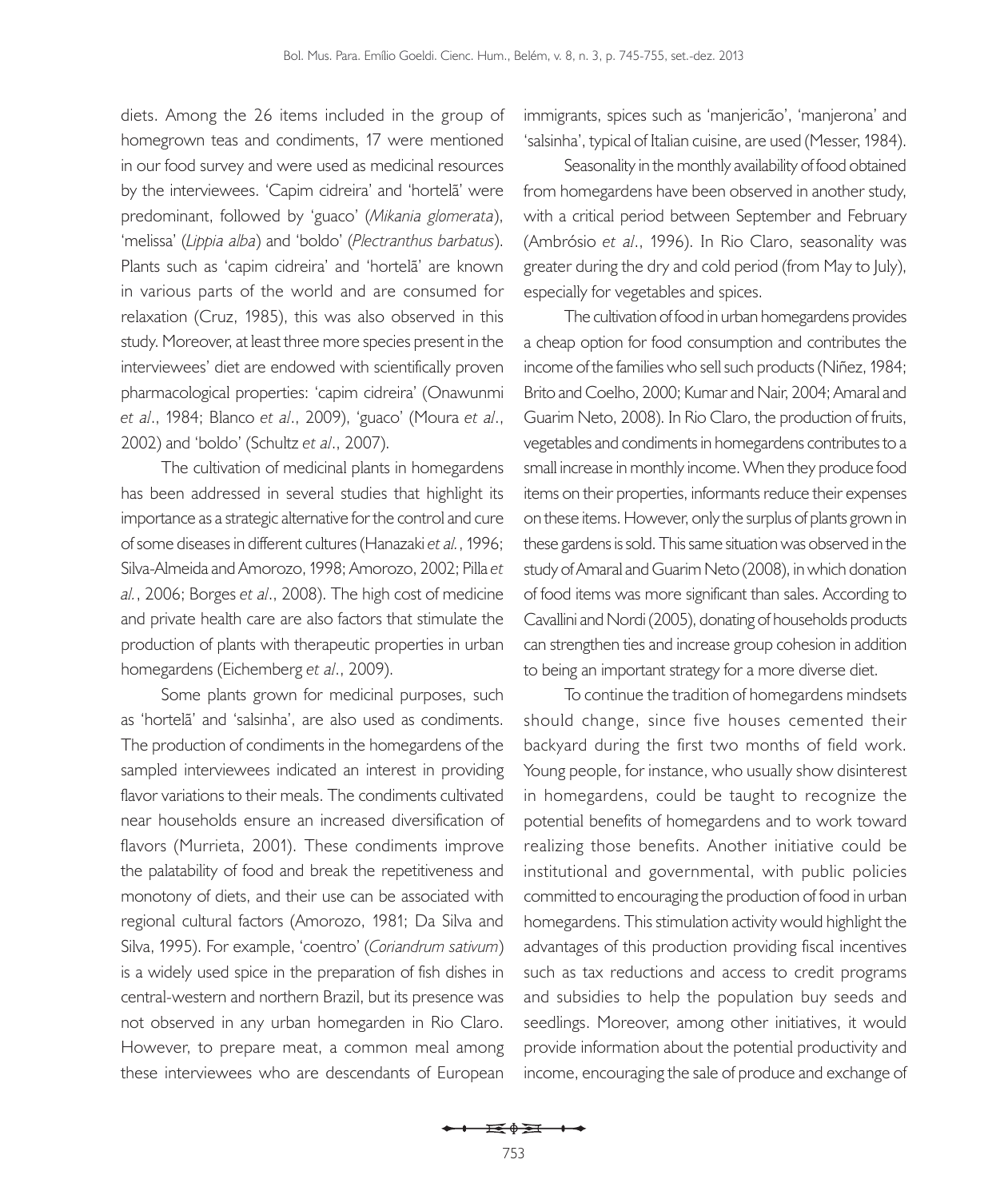seedlings, and generating specific data on the cultivation of fruits and vegetables and their nutritional benefits.

### **Conclusion**

The diet of the sampled population is monotonous. Therefore, the consumption of condiments, vegetables and fruits produced in homegardens is important both for nutritional enrichment and for the diversification of meal flavors.

## **Acknowledgments**

The authors thank the Coordenação de Aperfeiçoamento de Pessoal de Nível Superior (CAPES) and the interviewees that participated in this study. We also thank Antônio Furlan, Marco Antonio de Assis, Vinícius A. Dittrich, Cristiano Marcelo Viana Cardoso, José Orlando de Figueiredo and Roseli B. Torres for helping with species identification. Thanks to Dr. Charles Clement for his precious suggestions.

### **References**

ALBUQUERQUE, U. P.; ANDRADE, L. H. C.; CABALLERO, J. Structure and floristics of homegardens in Northeastern Brazil. **Journal of Arid Environments**, v. 62, p. 491-506, 2005.

AMARAL, C. N.; GUARIM NETO, G. Os quintais como espaços de conservação e cultivo de alimentos: um estudo na cidade de Rosário Oeste (Mato Grosso, Brasil). **Boletim do Museu Paraense Emílio Goeldi. Ciências Humanas**, Belém, v. 3, n. 3, p. 329-341, 2008.

AMBRÓSIO, L. A.; PERES, F. C.; SALGADO, J. M. Diagnóstico dos produtos do quintal na alimentação das famílias rurais: microbacia D'Água F, Vera Cruz. **Informações Econômicas**, São Paulo, v. 26, n. 7, p. 27-39, 1996.

AMOROZO, M. C. M. Uso e diversidade de plantas medicinais em Santo Antônio do Leverger, MT, Brasil. **Acta Botanica Brasilica**, Feira de Santana, v. 16, n. 2, p. 189-203, 2002.

AMOROZO, M. C. M. Alimentação em um bairro pobre de Manaus, Amazonas. **Acta Amazonica**, Manaus, v. 11, supl. 3, p. 5-43, 1981.

BLANCO, M. M.; COSTA, C. A.; FREIRE, A. O.; SANTOS JR., J. G.; COSTA, M. Neurobehavioral effect of essential oil of *Cymbopogon citratus* in mice. **Phytomedicine**, v. 16, n. 2-3, p. 265-270, 2009.

BORGES, K. B.; BAUTISTA, H. B.; GUILERA, S. Diabetes: utilização de plantas medicinais como forma opcional de tratamento. **Revista Eletrônica de Farmácia**, Goiás, v. 5, n. 2, p. 12-20, 2008.

BRASIL EM NÚMEROS. Rio de Janeiro: IBGE, v. 10, 2002.

BRITO, M. A.; COELHO, M. F. B. Os quintais agroflorestais em regiões tropicais – unidades auto-sustentáveis. **Agricultura Tropical**, Cuiabá, v. 4, n. 1, p. 7-35, 2000.

CABALLERO, J. Maya homegardens: past, present and future. **Etnoecológica**, Mexico, v. 1, n. 1, p. 35-54, 1992.

CAVALLINI, M. M.; NORDI, N. Ecological niche of family farmers in Southern Minas Gerais state (Brazil). **Brazilian Journal of Biology**, São Carlos, v. 65, n. 1, p. 61-66, 2005.

COOMES, O. T.; BAN, N. Cultivated plant species diversity in home gardens of an Amazonian peasant village in northeastern Peru. **Economic Botany**, New York, v. 58, n. 3, p. 420-434, 2004.

CRUZ, G. L. **Dicionário de plantas úteis do Brasil**. Rio de Janeiro: Civilização Brasileira, 1985.

DA SILVA, C. J.; SILVA, J. A. F. **No ritmo das águas do Pantanal**. São Paulo: NUPAUB, 1995.

DWYER, J. T. Dietary assessment. In: SHILS, M. E.; OLSON, J. A.; SHIKE, M. **Modern nutrition in health and disease**. Philadelphia: Lea & Febeger, 1994. p. 842-860.

EICHEMBERG, M. T.; AMOROZO, M. C. M.; MOURA, L. C. Species composition and plant use in old urban homegardens in Rio Claro, Southeast of Brazil. **Acta Botanica Brasilica**, Feira de Santana, v. 23, n. 4, p. 1057-1075, 2009.

FILGUEIRA, F. A. R. **Manual de olericultura**: cultura e comercialização de hortaliças. 2. ed. São Paulo: Ceres, 1981.

FLORENTINO, A. T. L.; ARAÚJO, E. L.; ALBUQUERQUE, U. P. Contribuição de quintais agroflorestais na conservação de plantas da Caatinga, município de Caruaru, PE, Brasil. **Acta Botanica Brasilica**, Feira de Santana, v. 21, n. 1, p. 37-47, 2007.

FOOD AND AGRICULTURE ORGANIZATION OF THE UNITED NATIONS (FAO). **Urban and peri-urban agriculture**. [n.d.]. Available at: < http://www.fao.org/unfao/bodies/COAG/ COAG15/X0076e.htm>. Accessed on: 10 nov. 2011.

HANAZAKI, N.; LEITÃO-FILHO, H. F.; BEGOSSI, A. Uso de recursos na Mata Atlântica: o caso da Ponta do Almada (Ubatuba, Brasil). **Interciência**, Caracas, v. 21, n. 6, p. 268-276, 1996.

HUAI, H.; HAMILTON, A. Characteristics and functions of traditional homegardens: a review. **Frontiers of Biology in China**, Beijing, v. 4, n. 2, p. 151-157, 2009.

KABIR, E.; WEBB, E. L. Can homegardens conserve biodiversity in Bangladesh? **Biotropica**, Washington, v. 40, n. 1, p. 95-103, 2008.

KREBS, C. J. **Ecological methodology**. New York: Harper & Row, 1989.

 $\mathbf{E} \oplus \mathbf{H} \dashrightarrow$